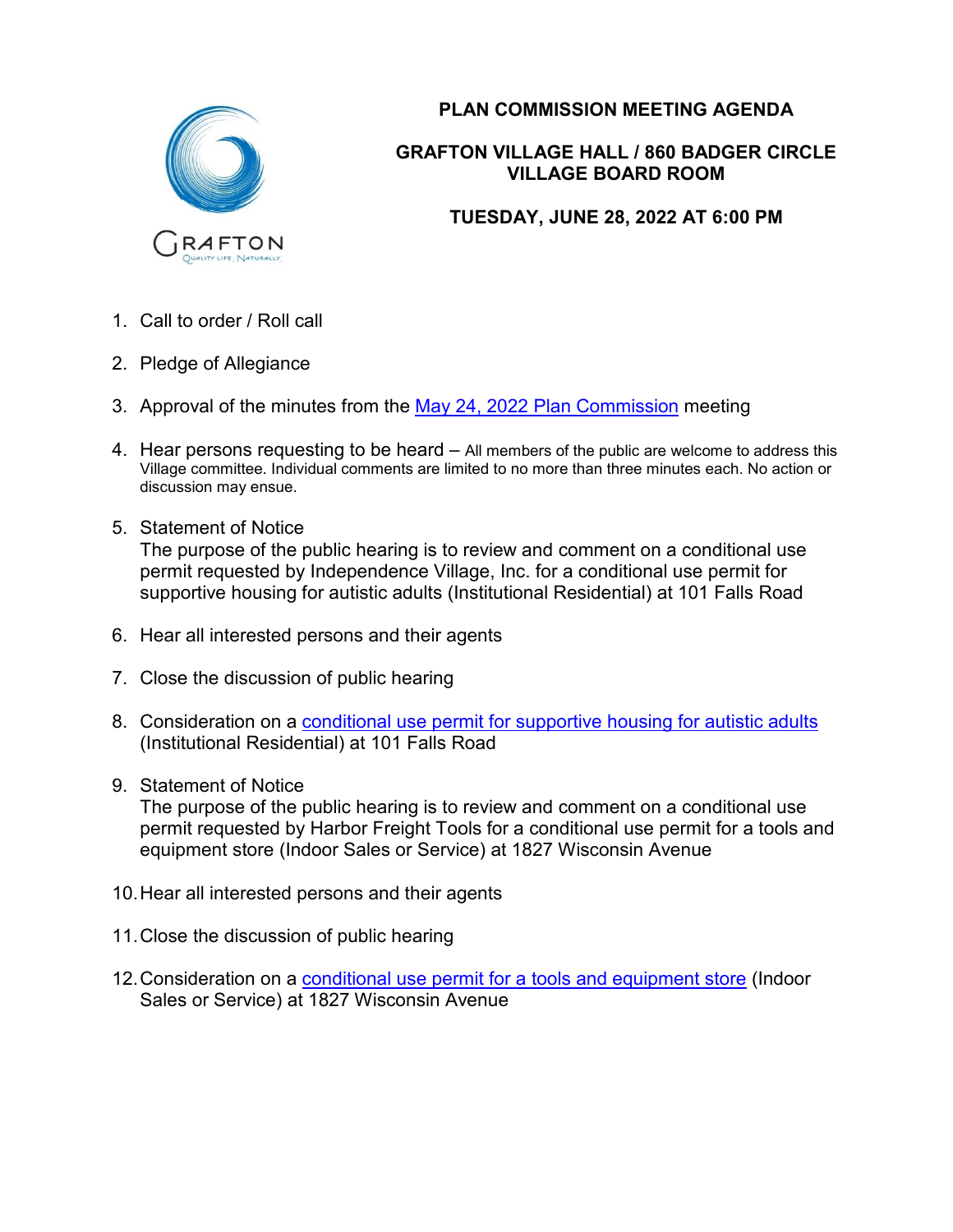13.Statement of Notice

The purpose of the public hearing is to review and comment on a conditional use permit requested by Robert Tillmann for a conditional use permit for a condominium development including duplexes, double duplexes, and a private clubhouse known as The Glen at Stonewall Farms at the northeast corner of Highway 60 and Keup Road (Parcel 10-014-14-001-00)

- 14.Hear all interested persons and their agents
- 15.Close the discussion of public hearing
- 16.Consideration of a [conditional use permit for a condominium development known as](https://www.village.grafton.wi.us/DocumentCenter/View/21590/IFC-The-Glen-at-Stonewall-Farms-CUP)  [The Glen at Stonewall Farms](https://www.village.grafton.wi.us/DocumentCenter/View/21590/IFC-The-Glen-at-Stonewall-Farms-CUP) at the northeast corner of Highway 60 and Keup Road (Parcel 10-014-14-001-00)
- 17.Review and consideration of a [preliminary condominium](https://www.village.grafton.wi.us/DocumentCenter/View/21591/IFC-The-Glen-at-Stonewall-Farms-Condo-Preliminary-Plat) plat for a development [known as The Glen at Stonewall Farms](https://www.village.grafton.wi.us/DocumentCenter/View/21591/IFC-The-Glen-at-Stonewall-Farms-Condo-Preliminary-Plat) at the northeast corner of Highway 60 and Keup Road (Parcel 10-014-14-001-00)
- 18. Review and consideration of a [site plan](https://www.village.grafton.wi.us/DocumentCenter/View/21589/IFC-The-Glen-at-Stonewall-Farms-Condo-Site-Plan) requested by Robert Tillmann for a site plan [for a condominium development known as The Glen at Stonewall Farms](https://www.village.grafton.wi.us/DocumentCenter/View/21589/IFC-The-Glen-at-Stonewall-Farms-Condo-Site-Plan) at the northeast corner of Highway 60 and Keup Road (Parcel 10-014-14-001-00)
- 19.Review and consideration of sign variance [requested by Blain's Farm & Fleet](https://www.village.grafton.wi.us/DocumentCenter/View/21587/IFC-Blains-Farm-and-Fleet-Sign-Variance) at 1771 Wisconsin Avenue
- 20.Director's Update
- 21.Adjourn

*Persons requiring an interpreter or other assistance should contact the Village Clerk's office 72 hours prior to the meeting.*